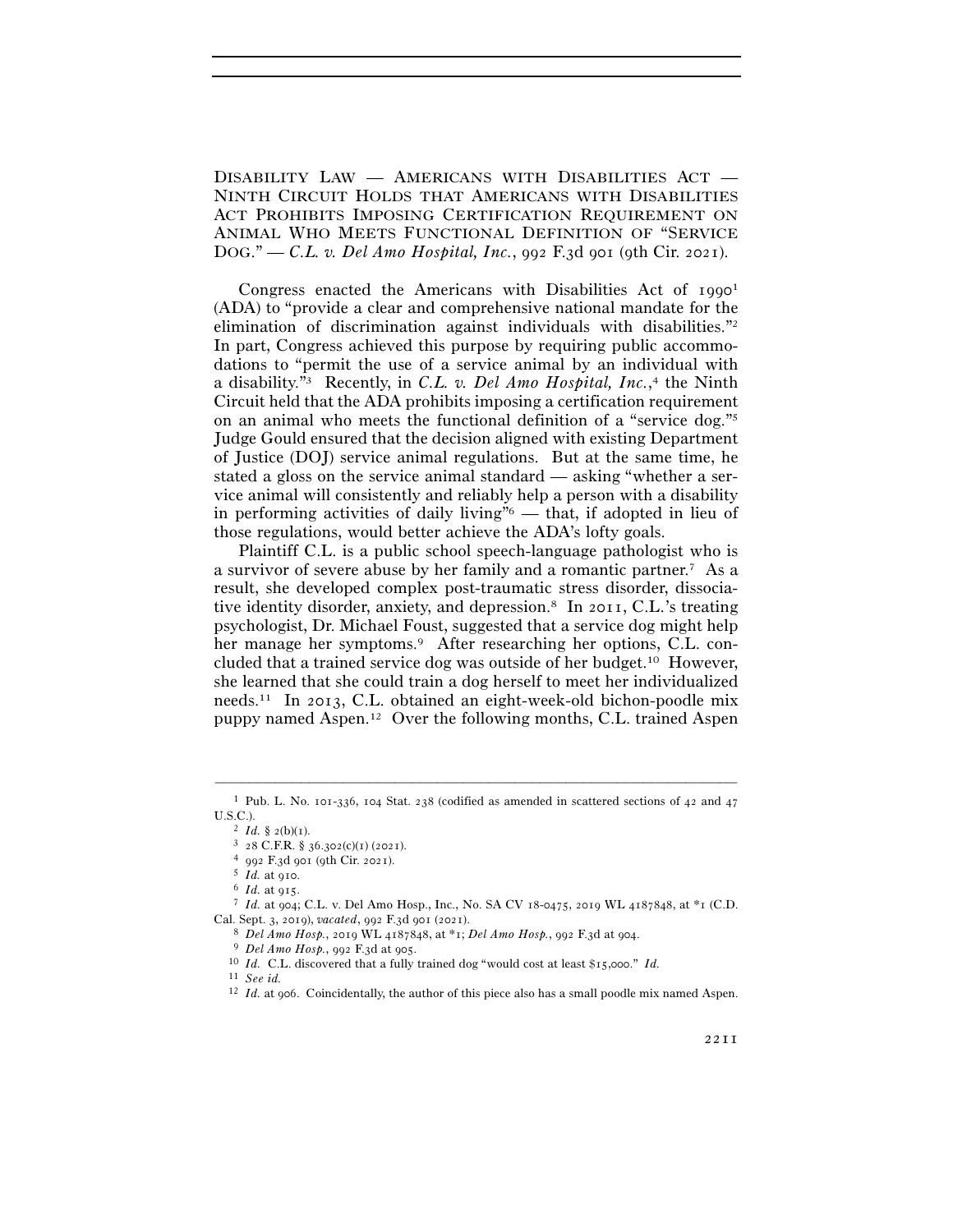to perform various tasks, including waking her from nightmares, alerting her to people approaching, and "grounding" her.13

Del Amo Hospital, Inc. is a psychiatric hospital in Torrance, California.14 The hospital hosts the National Treatment Center Program ("NTC Program"), an inpatient program that assists with trauma stabilization.15 C.L. checked herself into the NTC Program seven times between September 2015 and August 2017.<sup>16</sup> She requested to bring Aspen with her each time, but Del Amo Hospital denied the requests.17 On March 23, 2018, C.L. filed suit in the Central District of California, challenging Del Amo's denials under Title III of the ADA18 and California's Unruh Civil Rights Act<sup>19</sup> ("Unruh Act").<sup>20</sup>

After a bench trial, the district court entered judgment for Del Amo Hospital.21 Judge Carter concluded that while C.L. has a disability as defined by the ADA, she failed to meet her burden to show that Aspen was a service  $\log^{22}$  Even though C.L. had trained Aspen, the judge found it decisive that she "did not receive a certification of Aspen as a service animal."23 Crucially, the court noted that a service dog trainer who testified during the trial "contradicted" herself when she stated that she believed Aspen to be a service animal but that she would not certify C.L. and Aspen "as a service dog and handler team."24

The Ninth Circuit vacated and remanded.<sup>25</sup> Writing for the panel, Judge Gould26 ruled that "the ADA prohibits certification requirements

of this state are free and equal, and no matter what their sex, race, color, religion, ancestry, national origin, disability, medical condition, genetic information, marital status, sexual orientation, citizenship, primary language, or immigration status are entitled to the full and equal accommodations, advantages, facilities, privileges, or services in all business establishments of every kind whatso-

<sup>–––––––––––––––––––––––––––––––––––––––––––––––––––––––––––––</sup> 13 *Id.* "Grounding" refers to when a service dog applies deep pressure to help "ground" the

handler in the present when they are experiencing flashbacks or anxiety. *Id.* 14 C.L. v. Del Amo Hosp., Inc., No. SA CV 18-0475, 2019 WL 4187848, at \*2 (C.D. Cal. Sept. 3, 2019). 15 *Id.* 

<sup>&</sup>lt;sup>16</sup> *Id.*  $17$  *Id.* at \*4.

<sup>&</sup>lt;sup>18</sup> Title III of the ADA prohibits "discriminat[ion] . . . on the basis of disability in the full and equal enjoyment of the goods, services, facilities, privileges, advantages, or accommodations of any place of public accommodation by any person who owns, leases (or leases to), or operates a place of public accommodation." 42 U.S.C. § 12182(a).<br><sup>19</sup> CAL. CIV. CODE § 51 (West 2021).<br><sup>20</sup> *Del Amo Hosp.*, 992 F.3d at 907. The Unruh Act states: "All persons within the jurisdiction

ever." CAL. CIV. CODE § 51(b) (West <sup>2021</sup>). 21 *Del Amo Hosp.*, 992 F.3d at <sup>908</sup>. 22 *Del Amo Hosp.*, 2019 WL 4187848, at \*<sup>6</sup>. 23 *Id.*

<sup>&</sup>lt;sup>24</sup> *Id.* A service dog "handler" is "the individual with a disability [who is assisted by the dog] or a third party who accompanies the individual with a disability." U.S. DEP'T OF JUST., FREQUENTLY ASKED QUESTIONS ABOUT SERVICE ANIMALS AND THE ADA (2015), https://www.ada.gov/regs2010/service\_animal\_qa.pdf [https://perma.cc/W7SR-FUN6].<br><sup>25</sup> *Del Amo Hosp.*, 992 F.3d at 915.<br><sup>26</sup> Judge Gould was joined by Judges Nelson and Cogan, the latter sitting by designation.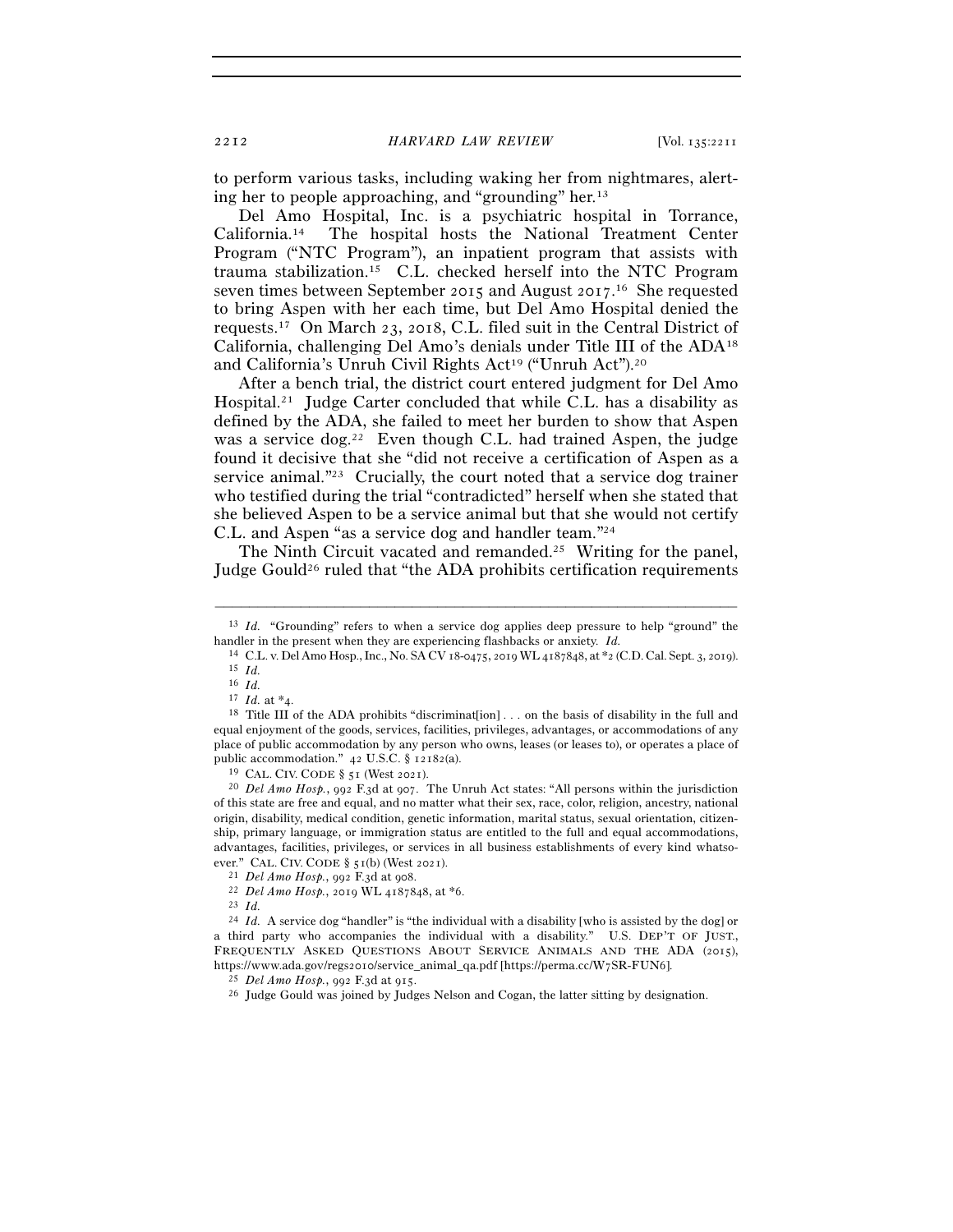## <sup>2022</sup>] *RECENT CASES* 2213

for . . . service dogs."27 Although Del Amo Hospital attempted to frame the issue as a factual question of credibility reviewable only for clear error, Judge Gould concluded that the appropriate standard was de novo because the district court "improperly considered certification to be . . . legally necessary."28 Judge Gould found the district court's legal conclusion erroneous for three reasons.

First, Judge Gould reiterated the definition of "service dog" from the ADA's implementing regulations: "[A]ny dog that is individually trained to do work or perform tasks for the benefit of an individual with a disability," so long as the tasks or work are "directly related to the individual's disability."29 There is no mention of particular certification standards nor of a "requirement as to the amount or type of work" the dog must perform.30 However, the court noted that "a well-trained companion animal that happens to alleviate a person's anxiety would not suffice"; rather, the dog must be affirmatively "trained" so that he does not "merely behave in a way that dogs naturally do."31

Second, Judge Gould pointed out that the DOJ has repeatedly suggested that service animals "need not be formally certified."32 In 2010, the DOJ explicitly rejected suggestions to "adopt 'formal training requirements for service animals,'" explaining that mandatory certification would limit access to service animals to those with substantial financial means.33 In addition, the DOJ permits public accommodations wishing to determine whether an animal is a qualifying service animal to ask only two specific questions: whether the animal is "required because of a disability" and "what work or task the animal has been trained to perform."34 Judge Gould concluded that the district court erred when it imposed a requirement for individuals with disabilities to obtain certification documents that public accommodations cannot ask to see.35 Judge Gould also noted that the DOJ's "Frequently Asked Questions About Service Animals and the ADA" document suggests that the ADA "considers self-training to be a viable option."36

Finally, Judge Gould determined that "requiring certification would hinder the goals of the ADA."<sup>37</sup> The ADA aims to help people with

–––––––––––––––––––––––––––––––––––––––––––––––––––––––––––––

<sup>27</sup> *Del Amo Hosp*., 992 F.3d at <sup>910</sup>. 28 *Id.* at <sup>909</sup>. 29 *Id.* at 910; 28 C.F.R. § 36.104 (<sup>2021</sup>). 30 *Del Amo Hosp.*, 992 F.3d at 911 (quoting Green v. Hous. Auth. of Clackamas Cnty., 994 F. Supp. 1253, 1256 (D. Or. <sup>1998</sup>)). 31 *Id.*

<sup>32</sup> *Id.*

<sup>33</sup> *Id.* at 912 (quoting Nondiscrimination on the Basis of Disability by Public Accommodations and in Commercial Facilities, 75 Fed. Reg. 56236, 56272 (Sept. 15, 2010)).<br>  $34$  28 C.F.R. § 36.302(c)(6) (2021).<br>  $35$  *Del Amo Hosp.*, 992 F.3d at 913–14.<br>  $36$  *Id.* at 913 (citing U.S. DEP'T OF JUST., *supra* note 24)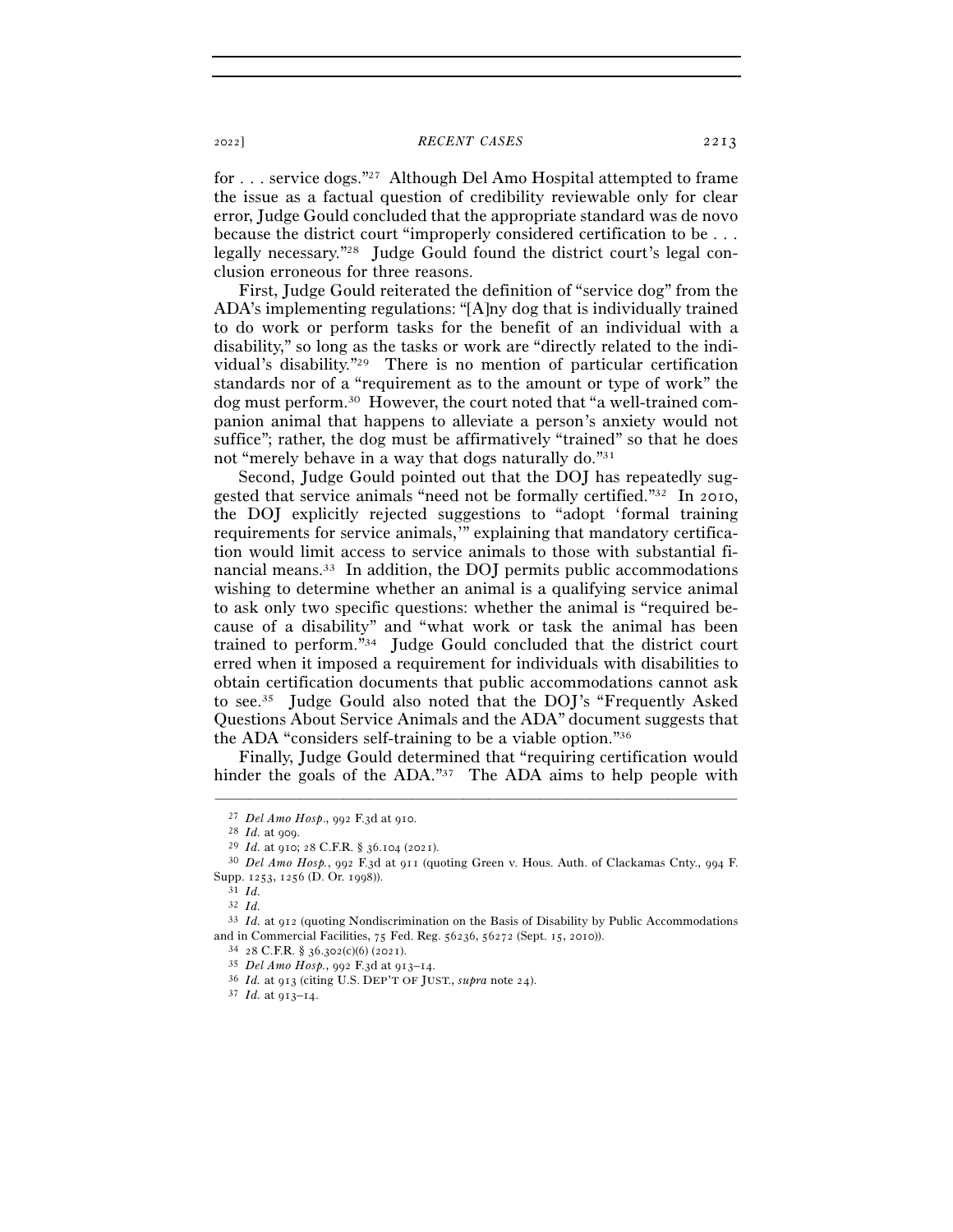2214 *HARVARD LAW REVIEW* [Vol. 135:<sup>2211</sup>

disabilities achieve "equality of opportunity, full participation, independent living, and economic self-sufficiency."38 Permitting individuals with disabilities to self-train service animals furthers this goal.<sup>39</sup> Because disability-related needs are unique, self-training offers a better opportunity to tailor the service animal's work accordingly.40 Besides, Judge Gould noted, there is "no industry-wide consensus on the proper certification standards," so requiring certification would simply "multiply litigation over which certifications are judicially valid."41 Instead, the stated goals of the ADA are better served by simply asking: does the animal "consistently and reliably help a person with a disability in performing activities of daily living"?42

The Ninth Circuit remanded without reaching the second issue that C.L. argued: whether the district court had incorrectly concluded that her unimpeached testimony regarding Aspen's training needed to be corroborated in order to satisfy the ADA.43 On remand, the district court determined that C.L. had shown that Aspen was a trained service dog.44 However, the court concluded that Del Amo Hospital had not discriminated against C.L. because bringing Aspen into the treatment center "would have fundamentally altered the nature of the service that Del Amo Hospital provides."45

The question on which Judge Gould ended his discussion — asking "whether a service animal will consistently and reliably help a person with a disability in performing activities of daily living"<sup>46</sup> — better achieves the ADA's broad purposes than the DOJ's existing service animal regulations. Judge Gould's analysis concluded that Aspen could potentially qualify as a service animal under those regulations. But his gloss on the standard downplayed the fact that only some kinds of "work" — or "help," as he put it — qualify. In 2010, the DOJ explained the distinction between "psychiatric service" and "emotional support" animals and explicitly excluded the latter from ADA protections, asserting that emotional support is not qualifying "work."47 This restriction is both confusing and counter to the ADA's broad goals. And further, it is unnecessary: the regulations contain safeguards that would prevent

–––––––––––––––––––––––––––––––––––––––––––––––––––––––––––––

<sup>38</sup> <sup>42</sup> U.S.C. § 12101(a)(<sup>7</sup>). 39 *Del Amo Hosp.*, 992 F.3d at <sup>914</sup>. 40 *See id.*

<sup>41</sup> *Id.* at <sup>915</sup>. 42 *Id.*

<sup>&</sup>lt;sup>44</sup> C.L. v. Del Amo Hosp., Inc., No. SA CV 18-0475, 2021 WL 4026761, at \*11 (C.D. Cal. Sept. 3, 2021).<br><sup>45</sup> *Id.* at \*9.

<sup>&</sup>lt;sup>46</sup> *Del Amo Hosp.*, 992 F.3d at 915.<br><sup>47</sup> Nondiscrimination on the Basis of Disability by Public Accommodations and in Commercial Facilities, 75 Fed. Reg. 56236, 56268–69 (Sept. 15, 2010).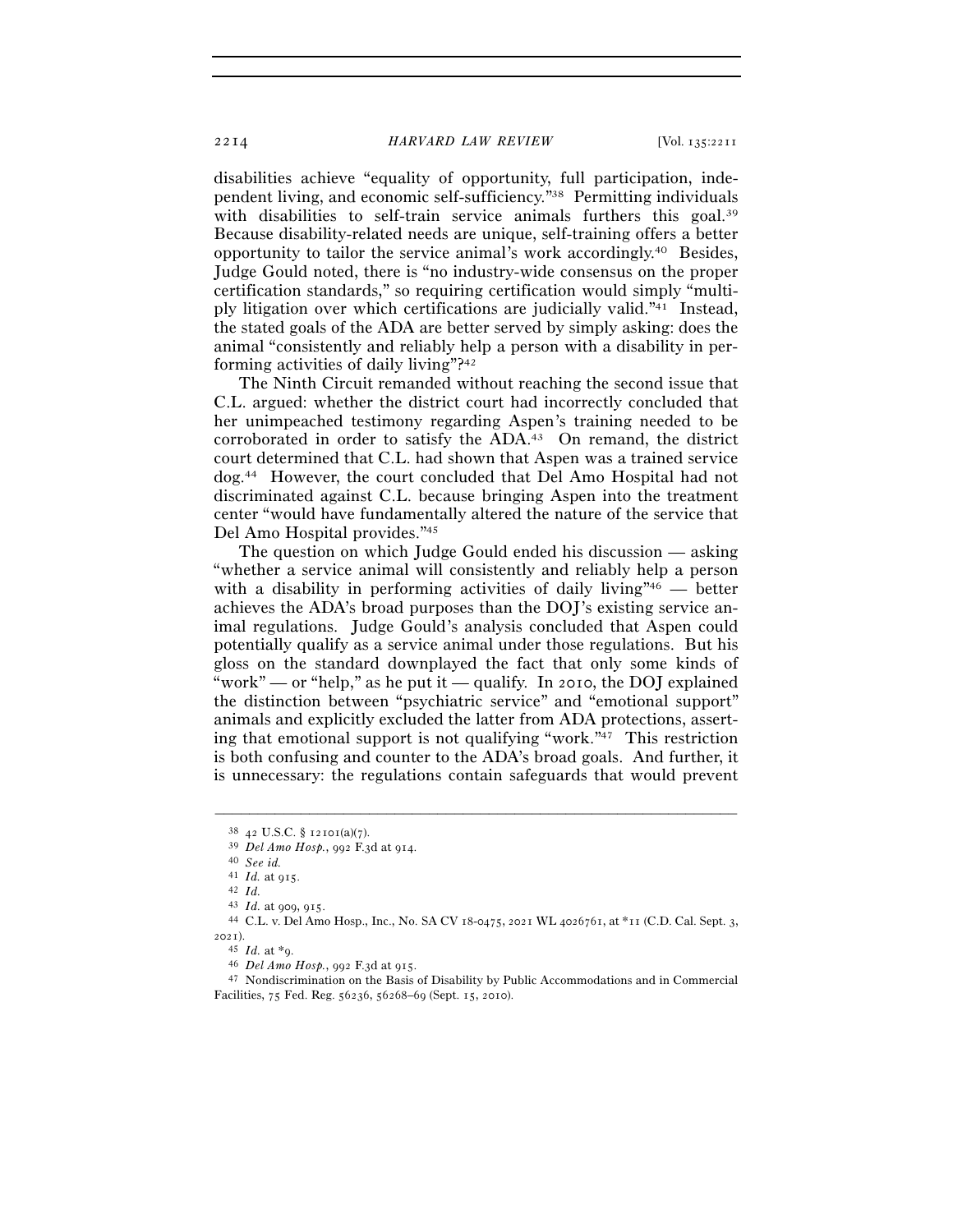abuse even if emotional support qualified as "work" under the service animal regulations.

The ADA was enacted in 1990 to empower people with disabilities to participate fully in society.48 But over the ensuing decade, the Supreme Court narrowed the scope of the Act.49 In response, Congress enacted the ADA Amendments Act of 200850 to reinstate the broad protections that it had intended to establish with the ADA.51 Ironically, when the DOJ promulgated updated regulations to implement the amended ADA in 2010, it narrowed the service animal provisions. The 1991 regulations were quite broad, defining "service animal" as "any guide dog, signal dog, *or other animal* individually trained to do work or perform tasks for the benefit of an individual with a disability."52 But by 2010, the DOJ had noted an "increasing use of wild, exotic, or unusual species" as service animals,  $53$  as well as consternation among covered entities over their obligations under the Act.54

In an effort to resolve these issues, the DOJ's 2010 rules limited the definition of "service animal" to "any *dog* that is individually trained to do work or perform tasks for the benefit of an individual with a disability."55 The agency also attempted to clarify a difference between "service animals" and "emotional support animals."56 The DOJ explained

<sup>–––––––––––––––––––––––––––––––––––––––––––––––––––––––––––––</sup> 48 Americans with Disabilities Act of 1990, Pub. L. No. 101-336, § 2(a)(8), 104 Stat. 328, 329

<sup>(</sup>codified as amended in 42 U.S.C.).  $^{49}$  In *Sutton v. United Air Lines, Inc.*, 527 U.S. 471 (1999), for example, the Court announced that whether a person has a qualifying disability should be assessed "with reference to corrective measures," *id.* at 488, effectively excluding from coverage individuals whose disabilities could be mitigated by corrective measures like glasses or prostheses, *see id.* And in *Toyota Motor Manufacturing, Kentucky, Inc. v. Williams*, 534 U.S. 184 (2002), the Court determined that the phrase "substantially limits" sets a high bar for determining whether someone's impairment amounts to a disability under the Act, *id*. at 196, 198.<br><sup>50</sup> Pub. L. No. 110-325, 122 Stat. 3553 (2008) (codified as amended in scattered sections of 29

and 42 U.S.C.).<br><sup>51</sup> *Id.* § 2(b)(1) (codified as amended in 42 U.S.C.).<br><sup>52</sup> 28 C.F.R. § 36.104 (1992) (emphasis added).<br><sup>53</sup> Nondiscrimination on the Basis of Disability by Public Accommodations and in Commercial

Facilities, 75 Fed. Reg. 56236, 56266 (Sept. 15, 2010). In its responses to comments and questions related to the 2010 regulations, the DOJ stated that "few anticipated the variety of animals that would be promoted as service animals . . . , which ranged from pigs and miniature horses to snakes, iguanas, and parrots." *Id.* at 56267.<br><sup>54</sup> *Id.* at 56256.<br><sup>55</sup> *Id.* at 56250 (emphasis added). Miniature horses can also sometimes qualify as service ani-

mals, but the regulations now restrict "service animal" to these two species. 28 C.F.R. §§ 35.156(i),  $36.104$  (2021).<br><sup>56</sup> The DOJ describes "emotional support animals" as "[a]nimals whose sole function is to pro-

vide emotional support, comfort, therapy, companionship, therapeutic benefits, or to promote emotional well-being." Nondiscrimination on the Basis of Disability by Public Accommodations and in Commercial Facilities, 75 Fed. Reg. at 56268 (alteration in original) (quoting Nondiscrimination on the Basis of Disability by Public Accommodations and in Commercial Facilities, 73 Fed. Reg. 34508, 34553 (proposed June 17, 2008)).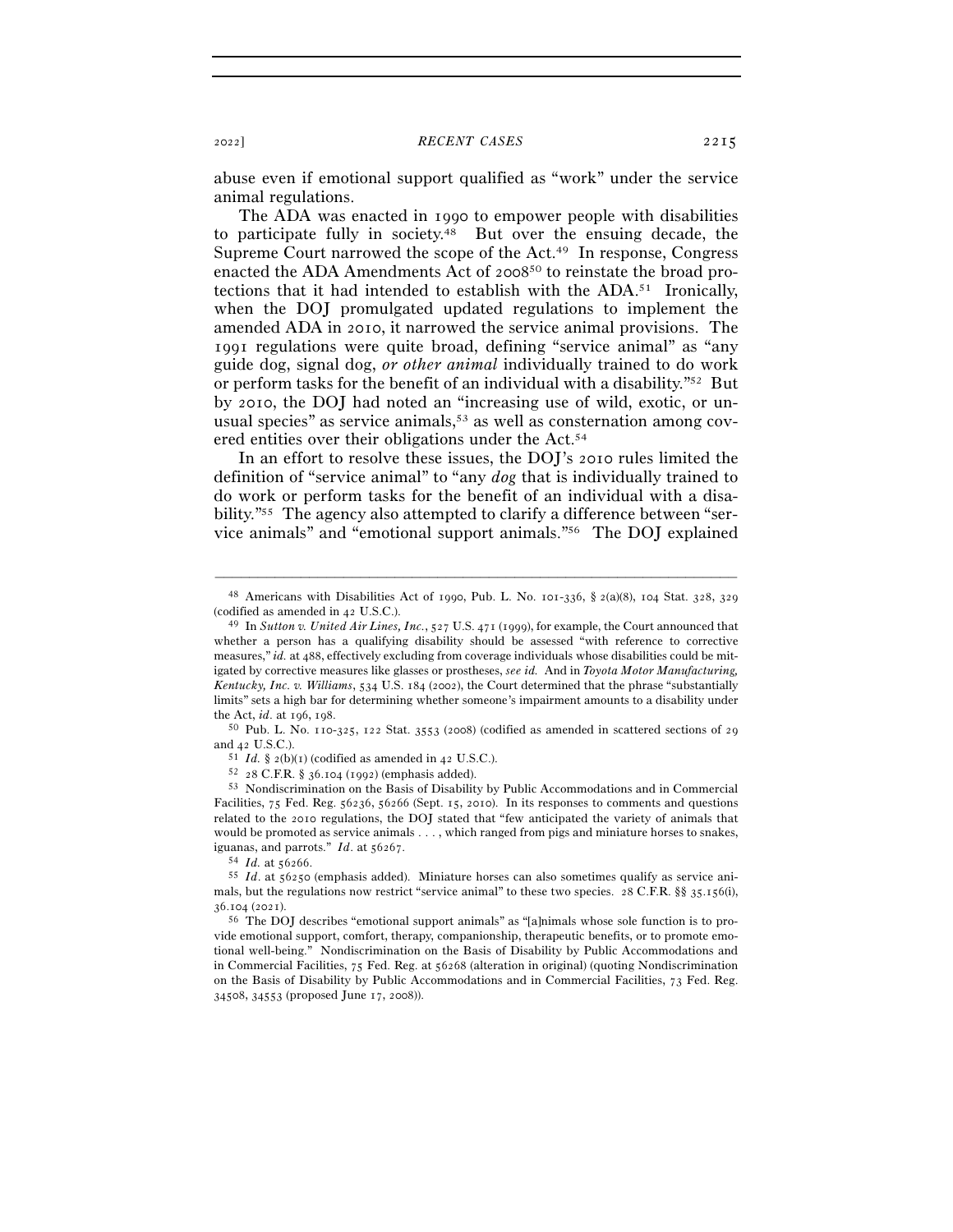2216 *HARVARD LAW REVIEW* [Vol. 135:<sup>2211</sup>

that "the provision of emotional support, well-being, comfort, or companionship . . . do[es] not constitute work or tasks for the purposes of this definition."57 Yet the agency also stated that "[p]sychiatric service animals can be trained to perform a variety of tasks that assist individuals with disabilities."58 Under the ADA, public accommodations must permit the use of psychiatric service animals, but the same protections do not apply for emotional support animals.59

As evidenced by Judge Gould's efforts to illustrate the difference in his opinion, this distinction between psychiatric service and emotional support can be unclear. Judge Gould compared "a dog [who] may naturally jump up in [his] owner's lap" with a dog trained specifically "to sit in her lap in a particular position and only in response to certain triggers related to the owner's disability."60 While the former might provide emotional support, only the latter could be a "service animal" under the ADA. But there is no *specific* task, type of service, or way of performing the task required of service animals.61 Accordingly, it is not apparent why a dog who provides emotional support in a way that consistently alleviates his handler's ADA-qualifying anxiety should not be covered. As comments on the DOJ's proposed rules pointed out, some individuals find that animals provide crucial emotional support that helps them fully participate in society.<sup>62</sup>

The DOJ's explicit exclusion of emotional support work also has repercussions for psychiatric service dog handlers. Given the regulations' broad guidance on the types of individual training that may qualify as "work,"63 it is difficult in some cases to discern whether an animal performs a psychiatric service task or emotional support. As a result, accommodations providers and members of the public sometimes harass legitimate service dog handlers for proof that the animal is a service animal.64 In states that make misrepresentation of service animals a

<sup>–––––––––––––––––––––––––––––––––––––––––––––––––––––––––––––</sup>

<sup>57</sup> *Id.* at 56250; *see* Doron Dorfman, *Suspicious Species*, 2021 U. ILL. L. REV. 1363, <sup>1374</sup>. 58 Nondiscrimination on the Basis of Disability by Public Accommodations and in Commercial Facilities, 75 Fed. Reg. at <sup>56269</sup>. 59 *See Del Amo Hosp.*, 992 F.3d at 912; Nondiscrimination on the Basis of Disability by Public

Accommodations and in Commercial Facilities, 75 Fed. Reg. at 56268.<br>
<sup>60</sup> *Del Amo Hosp.*, 992 F.3d at 911.<br>
<sup>61</sup> Green v. Hous. Auth. of Clackamas Cnty., 994 F. Supp. 1253, 1256 (D. Or. 1998).<br>
<sup>62</sup> Nondiscrimination on

Facilities, 75 Fed. Reg. at 56268–69. Scholars have likewise pointed out that the dividing line between emotional support and service animals is hazy. *See generally* Margaret Price, *What Is a Service Animal? A Careful Rethinking*, REV. DISABILITY STUD.: INT'L J., Dec. 2017, at 53; Tiffany Lee, *Criminalizing Fake Service Dogs: Helping or Hurting Legitimate Handlers?*, 23 ANIMAL L. 325 (<sup>2017</sup>). 63 *See* Nondiscrimination on the Basis of Disability by Public Accommodations and in

Commercial Facilities, 75 Fed. Reg. at 56266 (noting that qualifying work "include[s], but [is] not limited to . . . preventing or interrupting impulsive or destructive behaviors"). 64 *See* Dorfman, *supra* note 57, at 1381–84.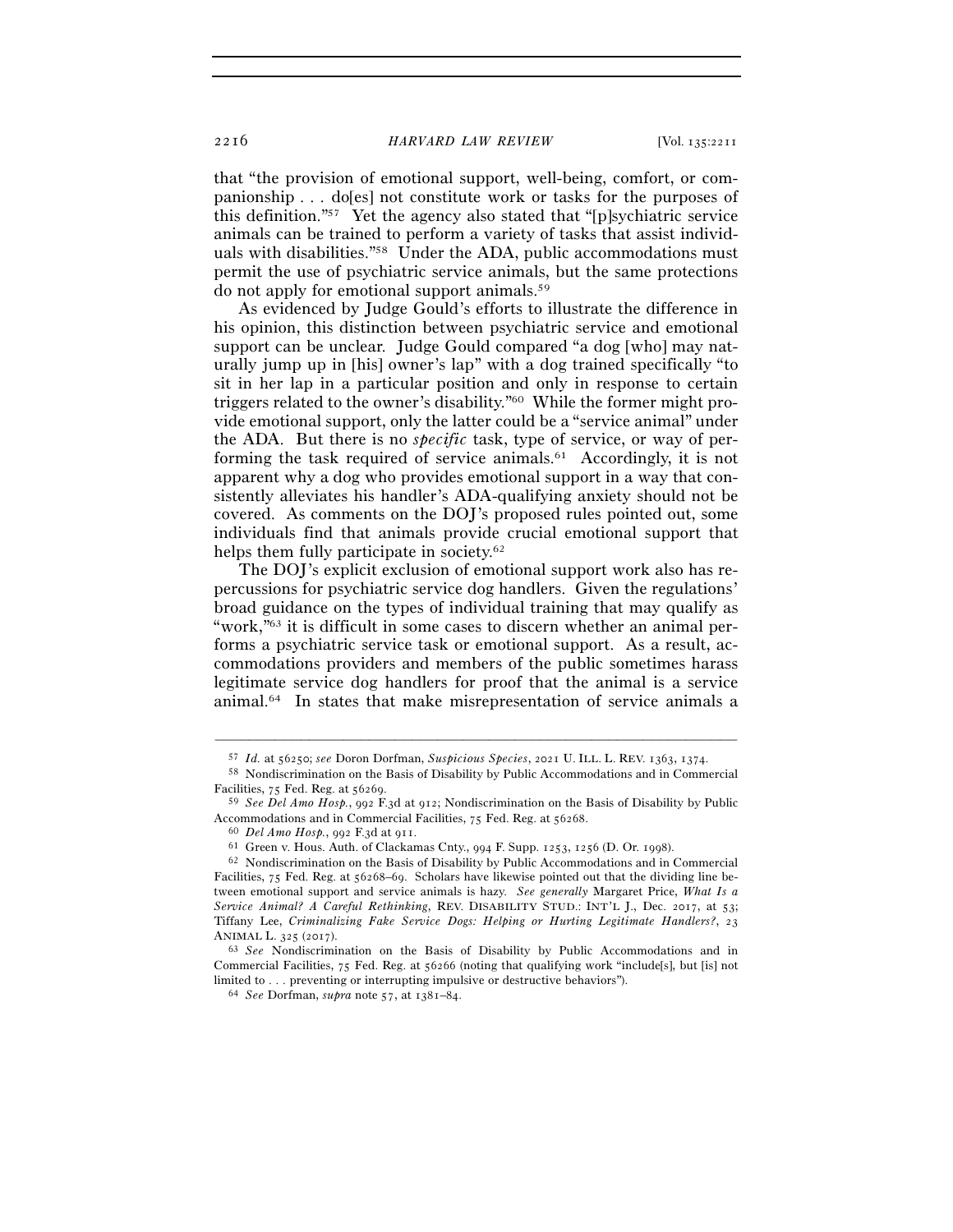## <sup>2022</sup>] *RECENT CASES* 2217

misdemeanor,65 people with psychiatric disabilities may face a risk of being falsely convicted by a judge who concludes that a dog is "merely" an emotional support animal rather than a true service dog.66 Highprofile media criticism of emotional support animals aggravates these tensions — even when media stunts are based on a common misunderstanding of the law.67 Such criticism can lead to skepticism and exclusion of legitimate psychiatric service dog handlers.<sup>68</sup>

Abandoning the psychiatric service/emotional support distinction in favor of Judge Gould's gloss on the regulations would likely better achieve the ADA's broad goals. Psychiatric conditions are prevalent in the United States,  $69$  so a more flexible approach to psychiatric service animals may help meet the needs of a significant population of individuals with disabilities. Asking simply whether the animal "consistently and reliably help[s] a person with a disability in performing activities of daily living"70 could permit more individuals with ADA-qualifying depression, PTSD, or anxiety to work with a service animal. The question discourages harassment and excessive attention on whether an animal "just" provides emotional support rather than some more clearly identifiable task and focuses instead on whether the animal helps a person covered by the ADA engage in major life activities.

Concerns that including emotional support as qualifying work might lead to widespread abuse are likely overblown. First, ADA regulations include codified requirements as to behavior and species. As previously noted, service animals must generally be dogs.<sup>71</sup> Additionally, although public accommodations are normally required to permit an individual

–––––––––––––––––––––––––––––––––––––––––––––––––––––––––––––

*the Politics of Legitimacy Across Species Boundaries*, 45 MED. HUMANS. 82, 86 (2019) (describing an airline's exclusion of Captain Jason Haag and his psychiatric service dog Axel). 69 *Mental Health Disorder Statistics*, JOHNS HOPKINS MED., https://www.hopkinsmedicine.org/

<sup>65</sup> *Service Animal Misrepresentation*, NAT'L CONF. OF STATE LEGISLATURES (Aug. 15, 2019), https://www.ncsl.org/research/labor-and-employment/service-animal-misrepresentation.aspx [https://perma.cc/DT7T-EQ7F]; Lee, *supra* note 62, at 337. 66 *Cf.* Lee, *supra* note 62, at 344–45 (discussing the impact of implicit bias against people with

disabilities in the enforcement of laws against fraudulent service animals). 67 *See, e.g.*, Patricia Marx, *Pets Allowed*, NEW YORKER (Oct. 13, 2014), https://

www.newyorker.com/magazine/2014/10/20/pets-allowed [https://perma.cc/Y4F2-R54C] (describing the author's efforts to bring a turtle, an alpaca, a snake, and a turkey into New York City museums, restaurants, stores, and buses). As Patricia Marx acknowledges in her article, many people are confused about the fact that only service animals are entitled to enter most public accommodations. *Id.* Since service animals must be dogs or miniature horses, the accommodations Marx visited were not legally obliged to admit her various animals. 68 *See, e.g.*, Justyna Wlodarcyzk, *When Pigs Fly: Emotional Support Animals, Service Dogs and* 

health/wellness-and-prevention/mental-health-disorder-statistics [https://perma.cc/SU69-BCLV] ("An estimated 26% of Americans ages 18 and older — about 1 in 4 adults — suffers from a diagnosable mental disorder in a given year."). It is important to note, however, that not all of these mental disorders qualify as disabilities under the ADA. To qualify as a disability, the mental impairment must "substantially limit[] one or more major life activities." 42 U.S.C. § 12102(<sup>1</sup>)(A). 70 *Del Amo Hosp.*, 992 F.3d at <sup>915</sup>. 71 <sup>28</sup> C.F.R. § 36.104 (2021).